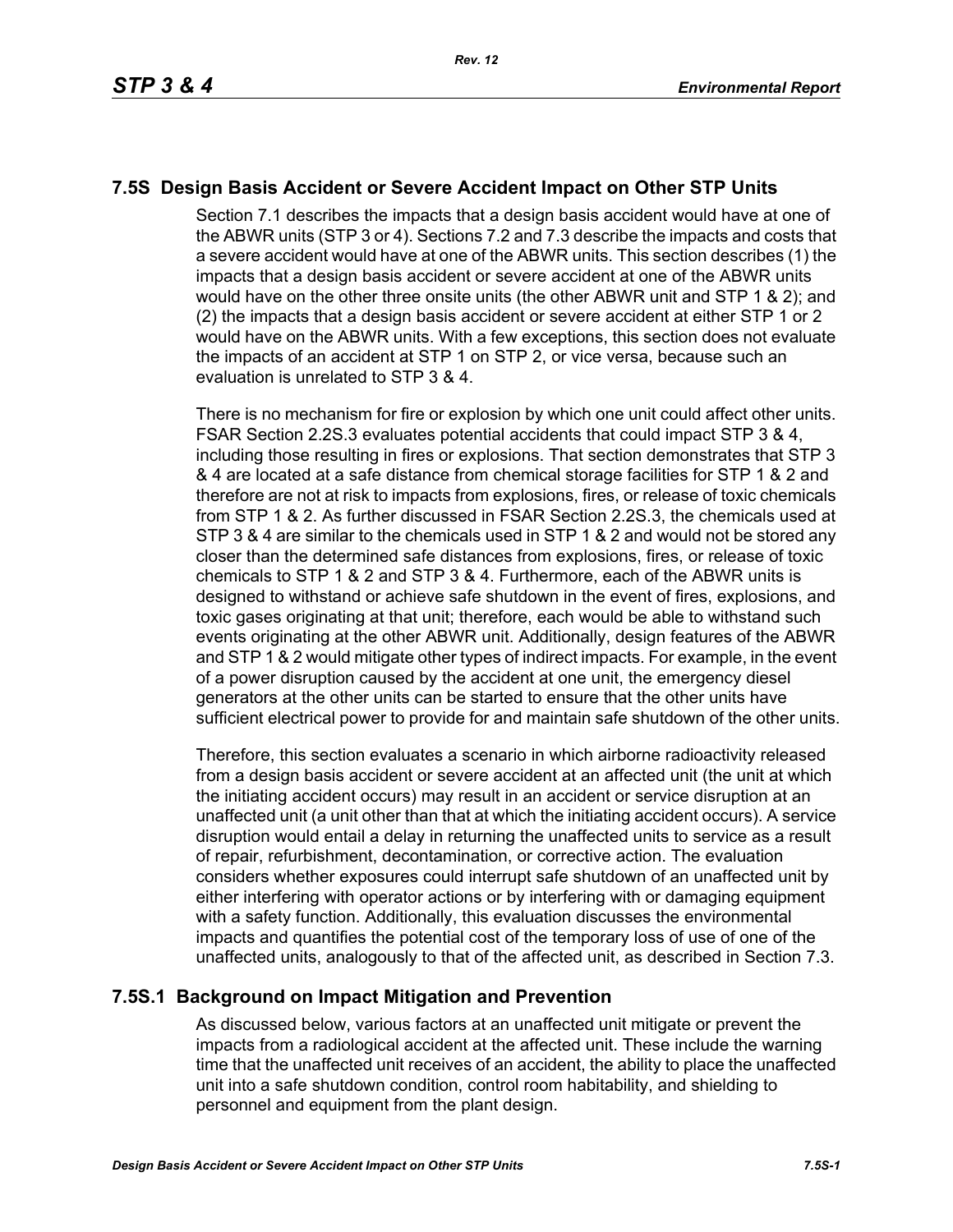Plant design and procedures provide protection for operators. Control room habitability systems are designed to protect the control room during an accident and include missile protection, radiation shielding, radiation monitoring, air filtration and ventilation systems, and fire protection. 10CFR50, Appendix A, General Design Criterion (GDC) 19 specifies a 5 rem control room operator dose limit for releases from a design basis accident at that unit. If this dose were to be exceeded within the control room during a severe accident, operators could be protected with additional measures, such as donning a SCBA (self contained breathing apparatus) and limiting exposure time. Additionally, once a plant is shut down, stable, and in long term decay heat removal, operator action is not continually necessary to maintain the plant in a safe shutdown condition. Once a stable cool down rate has been established, operator adjustments are no longer required to maintain the plant in a stable safe shutdown condition. Therefore, at that time, the operators could be evacuated from the control room if necessary.

An important factor in mitigating and preventing major impacts at an unaffected unit is the warning time that an operator of that unit receives of an accident at the affected unit. With sufficient warning time prior to radioactive releases from the affected unit, the unaffected units can be put into a safe shutdown mode. Additionally, in the event of a design basis accident or severe accident, non-essential site personnel could be evacuated in keeping with site emergency procedures.

A unit can be put into a hot shutdown condition, in which the reactor is completely shutdown, within minutes. Cooling operations can be commenced shortly after hot shutdown. After about 3 hours, the reactor will be in a stable long-term decay heat removal condition. Once long term decay heat removal is established the operations staff will adjust the cooling systems to establish a stable cool down rate. After that time, operator action is not necessary to maintain the plant in a safe shutdown condition. If the time increment between the onset of the accident and the airborne radioactivity release at the affected unit is longer than the time it takes to place the reactor into a stable long-term decay heat removal condition (approximately 3 hours), then there would be no impact on safe shutdown of an unaffected unit. Once the unaffected units are in safe shutdown, a release from the affected unit would not adversely impact maintenance of that safe shutdown condition because, as described below, the equipment can withstand the doses associated with the release without loss of safety function.

Equipment can inherently withstand large radiation doses from an accident, and plant design features, such as shielding, provide additional protection. For example, the concrete of the containment structure provides substantial shielding and the containment is sealed, thus preventing the intrusion of airborne radioactivity to equipment within containment. The concrete in other concrete buildings also would provide some shielding to equipment. Equipment can also withstand the release of radioactive material from accidents. For example, FSAR Section 2.2S.3.1.7 explains that safety-related structures, systems, and components for the ABWR are designed to withstand the effects of radiological events and the consequential releases from design basis accidents.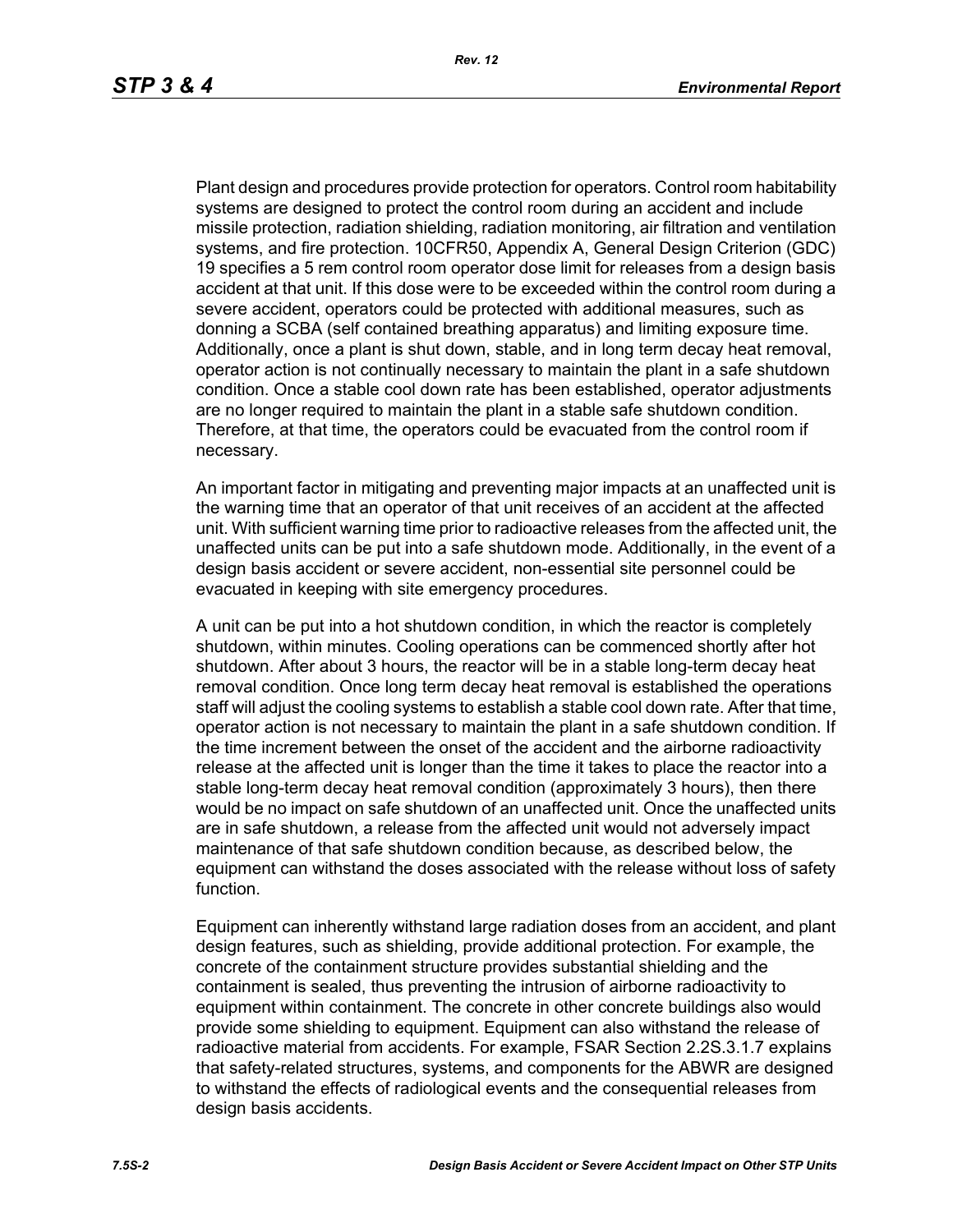Section 7.5S.4 below discusses the expected doses at the exterior of the unaffected units resulting from the evaluated accidents, and demonstrates that the structures and equipment in the unaffected units would still be able to perform their safety function given such doses.

### **7.5S.2 Evaluation of Impacts of Design Basis Accidents on Safe Shutdown of Other Units**

#### **Design Basis Accidents Originating in STP 3 or 4**

Section 7.1 provides STP 3 & 4 Exclusion Area Boundary doses that would result from design basis accidents at either STP 3 or 4. FSAR Section 15.6 demonstrates that doses in the control room would be within the regulatory limit of 5 rem during a design basis accident at that same unit. The dose at the control room of the unaffected ABWR would also be within the regulatory limit of 5 rem during a design basis accident at the affected ABWR unit because the design and protection of the control rooms are identical. The control room dose at STP 1 & 2 would be similar in magnitude to the doses experienced at the unaffected ABWR unit control room because of the protection of the control room habitability systems at STP 1 & 2, which are required to satisfy the requirements of GDC 19 similar to STP 3 & 4. In fact, the doses would likely be less due to the larger distance between the affected unit and STP 1 & 2 than the affected unit and the other ABWR. Therefore, the doses experienced at the control rooms of STP 1 & 2 or the unaffected ABWR unit from a design basis accident at either STP 3 or 4 would not prevent the operators from completing safe shutdown of the unaffected units.

As discussed below in Section 7.5S.4, equipment can withstand severe accident doses without loss of function. Therefore, a design basis accident at STP 3 or 4 would not have an impact on the safe shutdown of STP 1 & 2 and the other ABWR unit.

#### **Design Basis Accidents Originating in STP 1 or 2**

As described in FSAR Section 2.2S.3.1.7, radiological releases from a design basis accident at STP 1 & 2 would not threaten the safety of STP 3 & 4. As noted previously, control room habitability systems can detect and protect control room personnel from airborne radioactivity. Therefore, a design basis accident at STP 1 or 2 would not cause the operators at STP 3 & 4 to exceed the 5 rem limit in GDC 19 and would not prevent the operators from completing safe shutdown of the ABWR units.

FSAR Section 2.2S.3.1.7 also states that safety related structures, systems, and components for the ABWR have been designed to withstand the effects of airborne releases from a design basis accident at the ABWR that would bound the airborne release from either STP 1 or 2. Therefore, a design basis accident at STP 1 or 2 would not have an impact on the safe shutdown of STP 3 & 4.

In summary, a design basis accident at any affected unit would not impact the safe shutdown of an evaluated unaffected unit.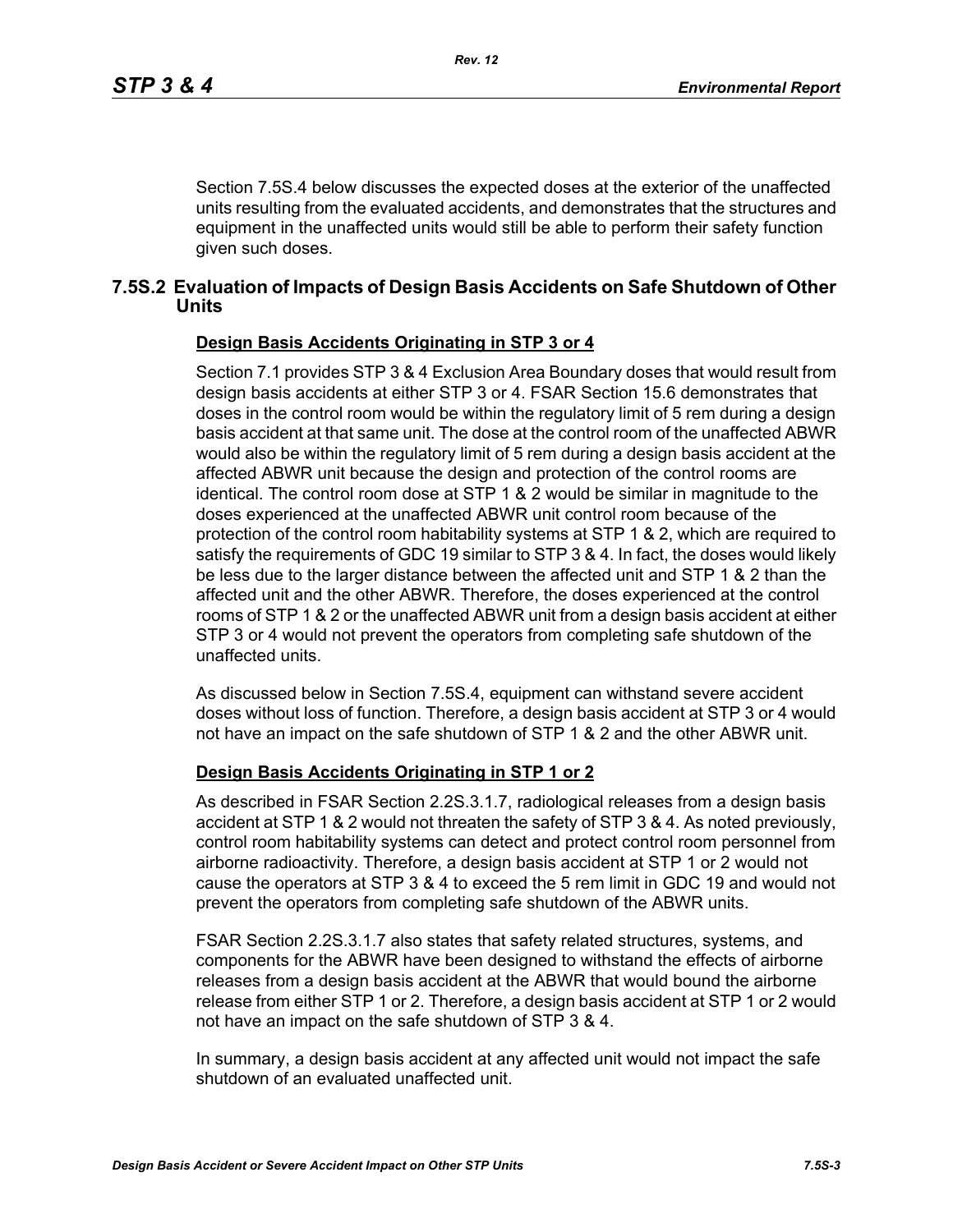## **7.5S.3 Evaluation of Impacts of Severe Accidents on Safe Shutdown of Other Units**

### **Severe Accidents Originating in STP 3 or 4**

Section 7.2 describes the offsite dose and cost risks that could accompany a severe accident at either STP 3 or 4. A number of accident sequences, each of which represents a broader family of accidents, are analyzed for such an accident class. For the ABWR, ten accident sequences are analyzed for internally initiated events. The sum of the frequencies of occurrence for each of the ten accident sequences, which are shown in Table 7.2-1, is the core damage frequency (CDF). The CDF of an ABWR for internal events is  $1.6 \times 10^{-7}$  per year.

However, not all core damage events result in a large release (i.e., the containment is able to prevent the release of significant amounts of radioactivity to the environment). Absent a large release, there would be no impact on the safe shutdown of the unaffected units. In general, the large release frequency (LRF) for the ABWR for internal events is about 2.2 x 10<sup>-8</sup> per year. Furthermore, most of the LRF consists of a release which has been scrubbed by the suppression pool water and passes through the Containment Overpressure Protection System. The LRF for a release that has not been scrubbed is  $1.0 \times 10^{-9}$  per year.

Externally initiated events, and their associated small contribution to risk, are described in FSAR Section 19.4 and 19.6, which in turn incorporate by reference the associated sections of the ABWR DCD. As stated in the Final Safety Evaluation Report for the ABWR (NUREG-1503):

> Although direct comparison of external-event results to [the Commission's safety goals] is not possible, the ABWR design has significant margins above the design bases for seismic, fire, and internal flood-initiating events and, where computed, has low estimated core damage frequencies from these bounding analyses. The staff believes that the ABWR design meets the Commission's safety goals.

As discussed previously, operators with sufficient warning of an accident at an affected unit can safely shutdown an unaffected unit. The time increment from general emergency warning time until the first release of radioactivity to the environment for all ten accident sequences is greater than the time required to put an unaffected unit into a stable long-term decay heat removal condition. Therefore, any doses experienced at the control rooms of STP 1 & 2 or the unaffected ABWR unit from a severe accident at either STP 3 or 4 would not prevent the operators from completing safe shutdown of the unaffected units. Additionally, as discussed below in Section 7.5S.4, equipment can withstand the bounding radiation dose from a severe accident without loss of function.

## **Severe Accidents Originating in STP 1 or 2**

A similar analysis of representative accident sequences was performed for STP 1 & 2. Nine representative sequences were analyzed, with a total CDF of 1.0x10<sup>-5</sup> per year and a Large Early Release Frequency (LERF) of 6.1x10<sup>-7</sup> per year for internal and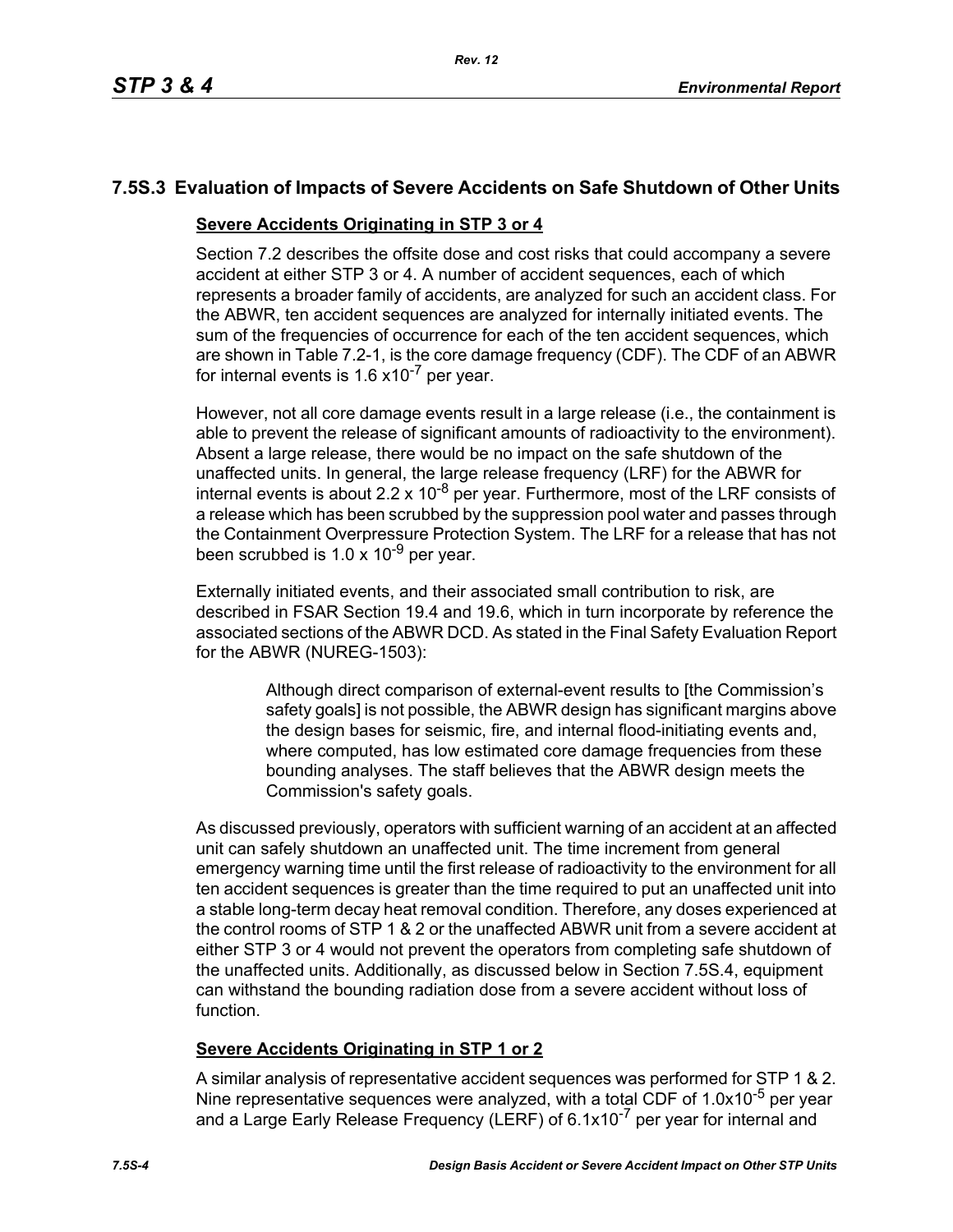*Rev. 12*

external events. The time increment from general emergency warning time until the first release of radioactivity to the environment for all nine representative sequences is greater than the time required to put an unaffected unit into a stable long-term decay heat removal condition. Therefore, any doses experienced at the control rooms of STP 3 or 4 from a severe accident at either STP 1 or 2 would not prevent the operators from completing safe shutdown of the unaffected ABWR units. Additionally, as discussed below in Section 7.5S.4, equipment can withstand the bounding radiation dose from a severe accident without loss of function.

In summary, a severe accident at any affected unit would not impact the safe shutdown of an evaluated unaffected unit.

### **7.5S.4 Evaluation of Impacts of Design Basis Accidents and Severe Accidents on Equipment Function**

Equipment at the unaffected units would continue to function under the accident scenario considered above in Sections 7.5S.2 and 7.5S.3 that results in the highest radiation dose. The accident with the highest radiation dose is an Induced Steam Generator Tube Rupture (ISGTR) at STP 1 or 2, which is characterized by a low CDF of  $6.1x10^{-7}$  per year.

The ISGTR is initiated by a loss of offsite power (LOOP) that is not recoverable prior to fuel damage in the affected unit. All emergency diesel generators are assumed to also fail and are not able to be recovered. The turbine driven auxiliary feedwater pump likewise is assumed to fail and is also not able to be recovered.

Exposures at an unaffected ABWR unit resulting from severe accident releases from this accident sequence were calculated using the MACCS2 code. That code is described in Section 7.2, and was used there to calculate offsite dose and cost risks from severe accidents. Only the code's early release phase was exercised for this analysis, i.e., short-term doses to personnel and equipment during the release plume passage were calculated. This is the period of concern relative to safe shutdown of the unaffected units and onsite contamination.

The STP 1 & 2 ISGTR accident sequence results in an estimated worst case dose at STP 3 & 4 of up to 2,500 rad to air. This calculated exposure is without any shielding, and is cumulative over the entire duration of the early airborne releases. The meteorology is also conservatively assumed to be at the 95% level, meaning that 95% of the time actual weather conditions would lead to less exposure at that location.

Equipment at the unaffected units can withstand this bounding radiation dose and continue to properly function. As discussed in the STP 1 & 2 Design Criteria for Equipment Qualification Program (Reference 7.5S-1), an environment with exposures of less than  $1x10<sup>5</sup>$  rad is considered to be a mild environment and does not require any special qualification requirements to ensure equipment function. Thus, equipment installed at the STP units can withstand  $1x10<sup>5</sup>$  rad of radiation exposure without any impact on equipment functionality. As discussed above, the bounding radiation dose for the evaluated accidents is 2,500 rad, which is significantly less than the radiation level that would impact equipment functionality. Therefore, all equipment necessary to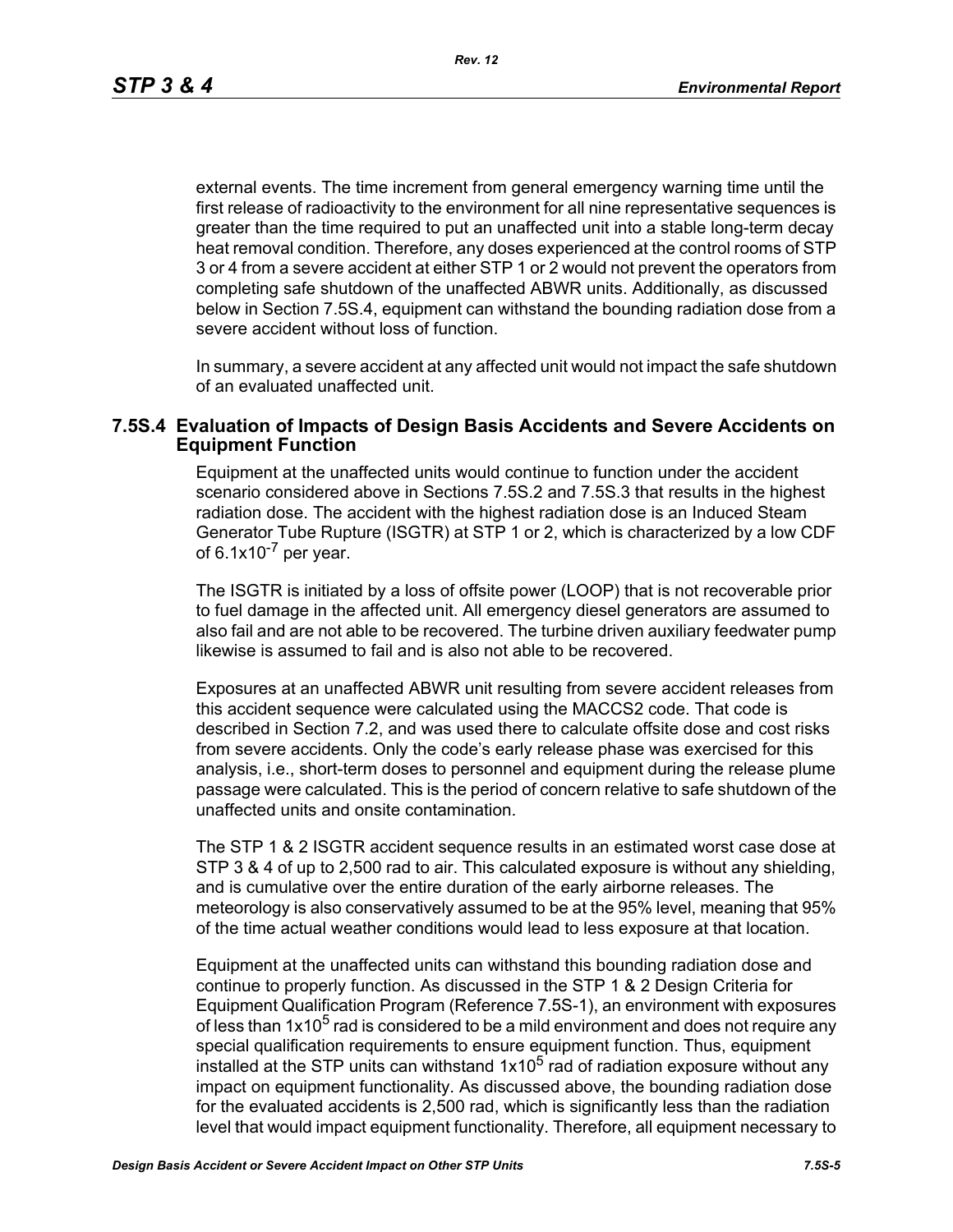complete safe shutdown of the unaffected units would be able to operate as designed without any degradation to its functional capabilities for the exposure levels associated with the airborne release from the accidents evaluated above.

### **7.5S.5 Economic Impacts of a Temporary Shutdown of the Unaffected Units**

The potential economic impacts from an accident at an affected unit on an unaffected unit are quantified by monetizing the onsite exposure and cleanup costs at the unaffected units together with replacement power costs from an outage at the unaffected units. The calculations are analogous to those in Section 7.3 (using the same methodology as described there unless otherwise noted) for an accident and attendant impacts from a single affected unit.

The principal inputs to the analysis are the severe accident CDF, the outage period of the other site units, and the economic discount rate (7 percent and 3 percent are NRC precedents established by NUREG/BR-0184). With these inputs, monetized impacts per unaffected unit are presented in Tables 7.5S-1 and 7.5S-2 for an event at one of the existing units (STP 1 & 2) and at one of the ABWR units (STP 3 & 4), respectively. A design basis accident would have much lower releases associated with the accident compared to a severe accident, resulting in much lower contamination levels that would be bounded by the evaluation for a severe accident. Therefore, only the severe accident CDFs were considered to produce a long term outage period from the associated cleanup and refurbishment of equipment.

Unlike in Section 7.3, where an accident at one unit could result in offsite impacts due to radiation releases from that unit, no releases or offsite impacts would result from the unaffected units. In order to determine the economic impact of a temporary shutdown in the unaffected units, the methodology used for the affected unit is conservatively applied here to all unaffected units.

The onsite cleanup cost includes cleanup and decontamination of the unaffected units. The cleanup of these units, unlike for the affected unit (as analyzed in Section 7.3), is based on recovering the units for restart. Recoverable cleanup costs have been estimated as 30% of the non-recoverable cleanup costs (as included in the Section 7.3 initiating unit costs) for BWR units (STP 3 & 4) and 26% for PWR units (STP 1 & 2) (Reference 7.5S-2); 30% is conservatively used here for all units. Those costs are based on cleanup of a small LOCA (loss of cooling accident) which results in a moderately contaminated containment building; applying these costs to units which would not have internal releases but instead can be contaminated by external releases from the initiating unit is conservative.

It is expected that the unaffected units could be restarted within months. However, it took 6 years to restart Three Mile Island Unit 1 (TMI-1) after the accident at TMI-2. It should be noted that cleanup and refurbishment were not the driving actions for the restart delay. Instead, the restart awaited application and approval of lessons learned from the TMI-2 accident. This analysis assumes that the unaffected unit with the same design of the affected unit would be shutdown for 6 years for cleanup, refurbishment, and application and approval of lessons learned. The analysis assumes that the other two unaffected units would be shutdown for 2 years for cleanup and refurbishment.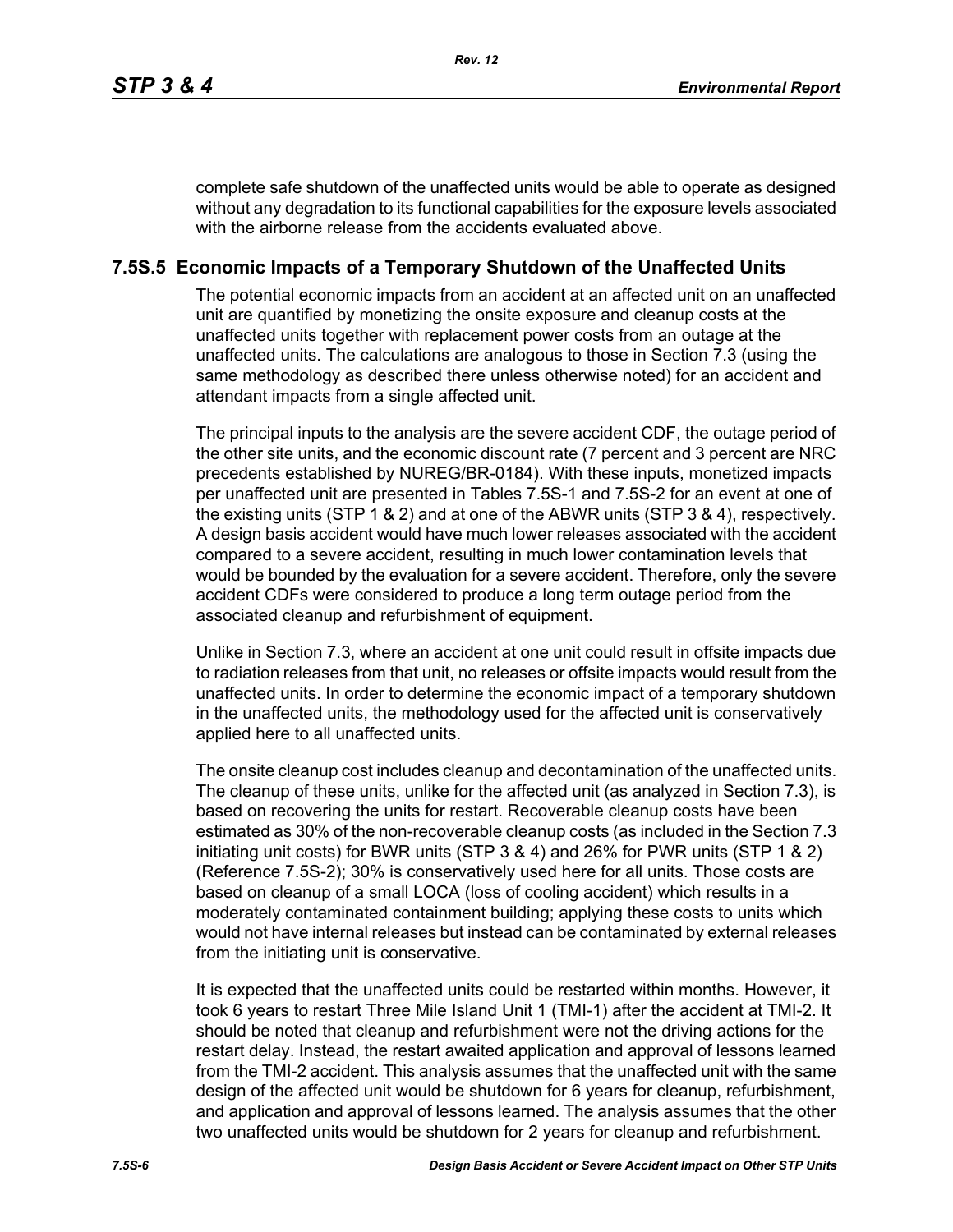The cost of repairs and refurbishment at the unaffected units was estimated at \$1,400 per hour of outage duration, which is \$1,000 per hour escalated to the calculation basis year (Reference 7.5S-2), and is included in the onsite cleanup cost. If Tables 7.5S-1 and 2 were based on 6 months of outage rather than 6 years, the total costs would be 40-45% (depending on discount rate) of those indicated in the tables. Almost all of that decrease would be due to the decrease in replacement power cost.

NRC suggests that a typical short-term replacement power cost (i.e., power plant that will be restarted) for a 910 MWe power plant is \$310,000 per day (Reference 7.5S-2). That value, scaled to the STP power levels, replaced the present value in the replacement power cost calculation of Section 7.3 for this analysis.

The monetized impacts for an accident at STP 3 or 4 affecting another unit are very low, as shown in Table 7.5S-2. The cost at a 7 percent discount rate at the other ABWR unit would be approximately \$3,000 and the cost at STP 1 or 2 would be approximately \$1,800 per unit. Even at a 3 percent discount rate, the cost at the other ABWR unit would be approximately \$4,500 and the cost at STP 1 or 2 would be approximately \$3,000 per unit. These costs are less than half of the costs of an accident at the affected unit. The Section 7.3 conclusion that there is no cost-effective ABWR operation design change holds for the mitigation of impacts at other site units.

The monetized risk-based impacts from an accident at STP 1 or 2 on the ABWR units are larger than the impacts from an ABWR initiated accident case, due to the larger CDF of the existing units. The monetized impact cost to an ABWR unit from a large severe accident release at one of the existing units is shown in Table 7.5S-1. The cost at a 7 percent discount rate at the ABWR units would be approximately \$110,000 per unit, and at a 3 percent discount rate would be approximately \$170,000 per unit. None of the severe accident mitigation design alternatives considered for the ABWR would be cost effective and mitigate the potential impacts (contamination and down time) from a large release severe accident at the existing units (Reference 7.5S-3).

### **7.5S.6 Conclusions**

As demonstrated above, a design basis accident or a severe accident at the affected unit would not prevent the unaffected units from safely shutting down. Additionally, all equipment necessary to complete safe shutdown of the unaffected units would be able to operate as designed without any degradation to its functional capabilities for the exposure levels associated with the airborne release from the accidents evaluated. Therefore, the accident scenarios would not result in any incremental environmental impacts attributable to the unaffected units beyond those evaluated in Sections 7.1 and 7.2.

Furthermore, even if it is arbitrarily postulated that a severe accident in the affected unit could cause a simultaneous severe accident in each of the unaffected units, the cumulative environmental impacts would still be SMALL. In such a scenario, the releases of radioactivity from all four units would be approximately four times the release from an individual unit. However, even if the environmental impacts (risks) discussed in Section 7.2.4 for an accident originating in one of the ABWR units were to be multiplied by a factor of four, the environmental risks would still be insignificant.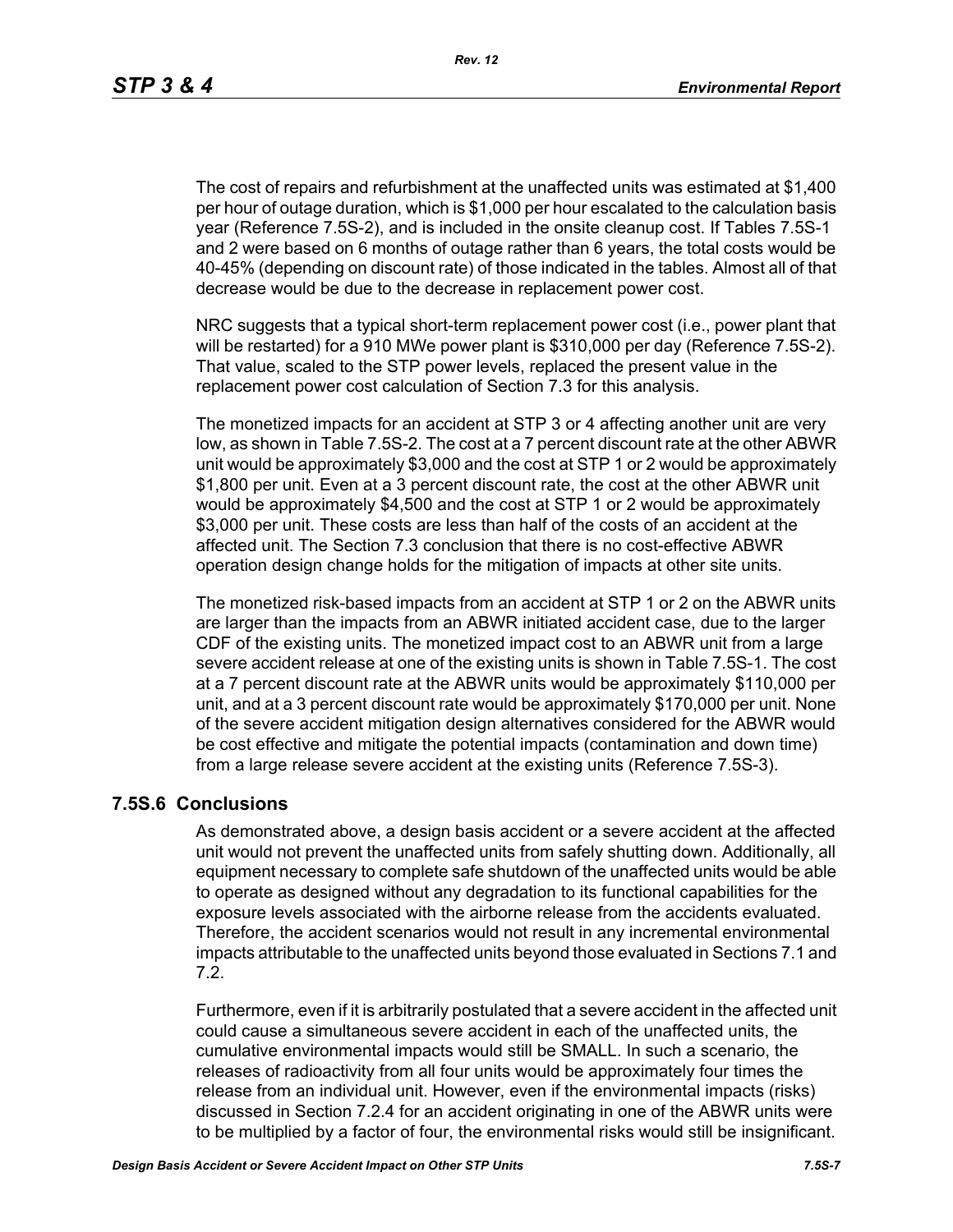For example, the cumulative risk from all four units would be about 0.017 personrem/year (i.e., 4 x 0.0043 person-rem per reactor year), which is more than a factor of ten less than the cumulative dose risk from normal operation (about 0.5 person-rem per reactor year). Furthermore, the risk of cancer from such an accident scenario would be about 0.0044% of the background risk (i.e., four times 0.0011% of the background risk). This value is well below the 0.1% value specified in the Commission's Safety Goal Policy Statement.

As discussed in Section 7.5S.3, the LERF for Units 1 and 2 is approximately 30 times greater than the LRF for Units 3 and 4. However, even if the risk-based values in the previous paragraph were to be multiplied by a factor of 30, the resulting dose risk would be equivalent to the cumulative dose risk from normal operation and the resulting cancer risk would be equivalent to the Commission's Safety Goal. Therefore, the environmental impact from such a scenario would be SMALL.

### **7.5S.7 References**

- 7.5S-1 Design Criteria for Equipment Qualification Program 4EQ19NQ1009 for South Texas Nuclear Operating Company (Units 1&2), January 26, 2000.
- 7.5S-2 NRC (U.S. Nuclear Regulatory Commission). 1997. Regulatory Analysis Technical Evaluation Handbook, NUREG/BR-0184. Office of Nuclear Reactor Regulation. Washington, D.C. January.
- 7.5S-3 GE (General Electric Company). 1995. Technical Support Document for the ABWR, Revision 1, MPL Number A90-3230, 25A5680, January.